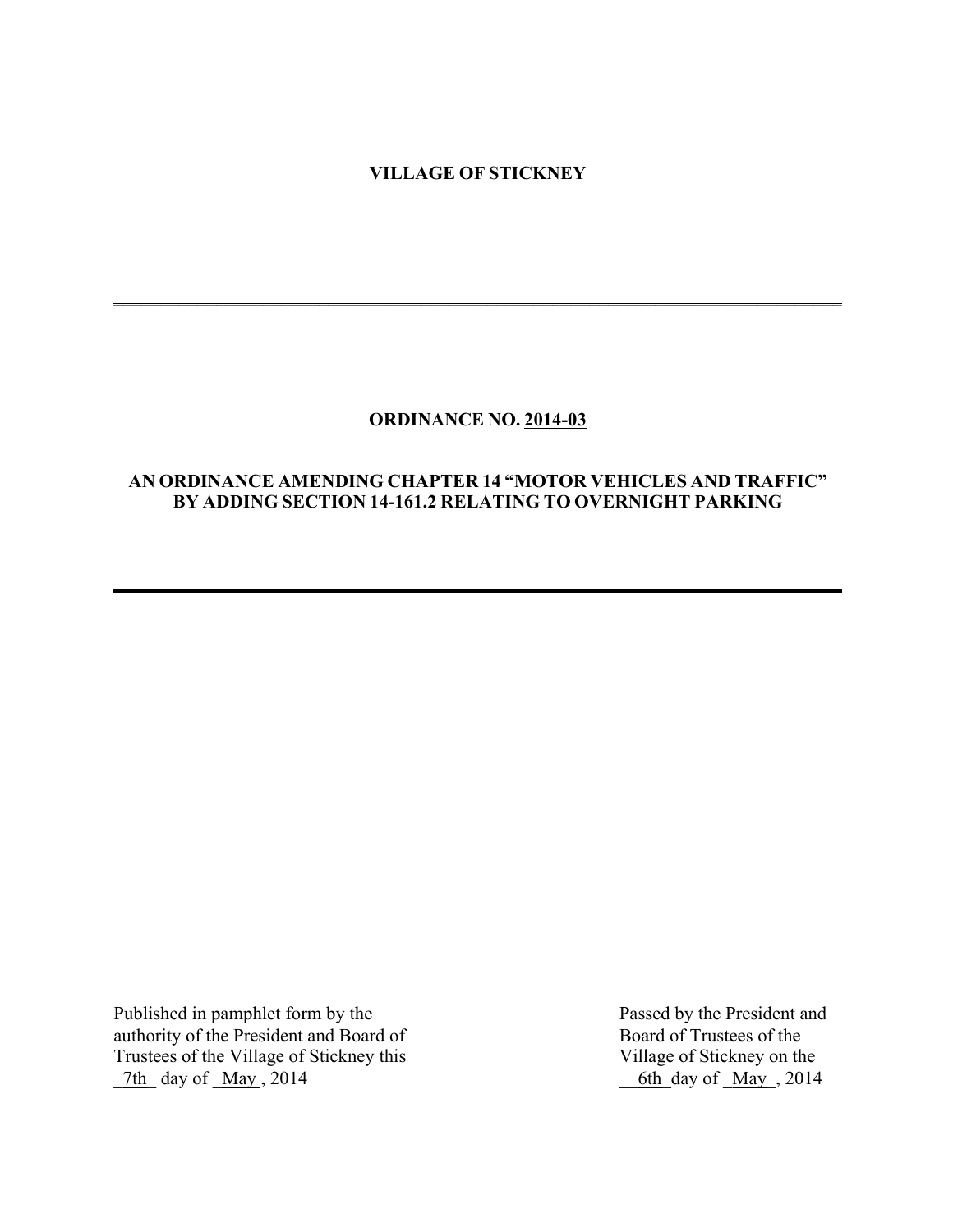#### **ORDINANCE NO. 2014-03**

# *AN ORDINANCE AMENDING CHAPTER 14 "MOTOR VEHICLES AND TRAFFIC" BY ADDING SECTION 14-161.2 RELATING TO OVERNIGHT PARKING*

**BE IT ORDAINED** by the President and Board of Trustees of the Village of Stickney, Cook County, Illinois, as follows:

**Section 1.** Chapter 14, "Motor Vehicles and Traffic" of the Municipal Code, Village of Stickney, Illinois is hereby amended by adding thereto Section 14-161.2 "Overnight Parking" to read as follows:

### **Section 14-161.2 Overnight Parking.**

Except for physicians or operators of emergency vehicles on emergency calls and those persons receiving temporary exemption granted by the police department to allow for overnight guests or short-term construction, no person other than a resident of the Village of Stickney shall park a vehicle on any village street between the hours of 2:00 o'clock a.m. and 6:00 o'clock a.m. of any day.

**Section 2.** This Ordinance shall be in full force and effect upon its passage, approval, publication in pamphlet form and posting of signs as provided by law.